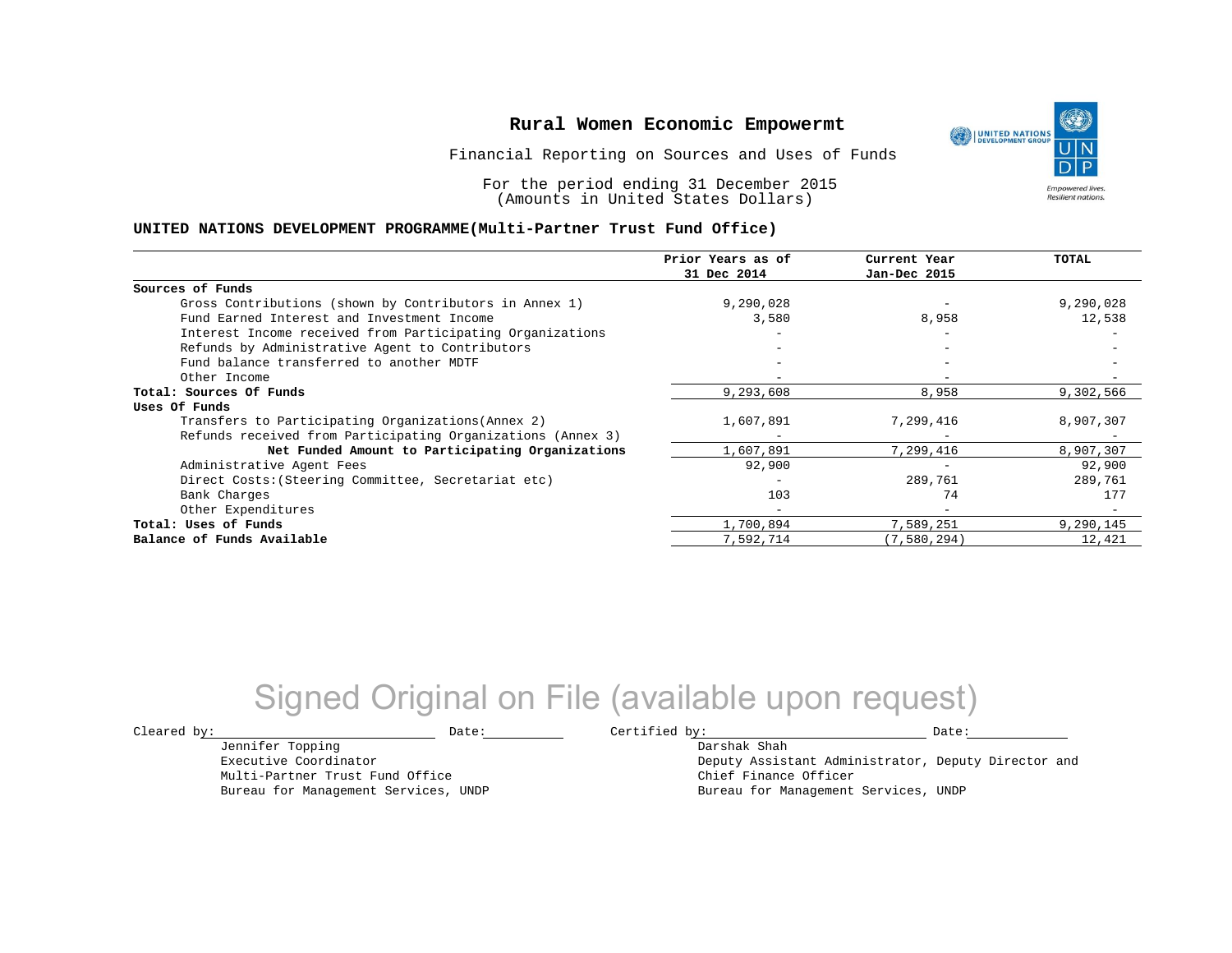

Financial Reporting on Sources and Uses of Funds

For the period ending 31 December 2015 (Amounts in United States Dollars)

### **UNITED NATIONS DEVELOPMENT PROGRAMME(Multi-Partner Trust Fund Office)**

**Annex - 1: Gross Contributions**

|                                | Prior Years as of | Current Year             | TOTAL     |
|--------------------------------|-------------------|--------------------------|-----------|
|                                | 31 Dec 2014       | Jan-Dec 2015             |           |
| Contributors                   |                   |                          |           |
| GOVERNMENT OF NORWAY           | 1,624,168         | $\overline{\phantom{a}}$ | 1,624,168 |
| SWEDISH INT'L DEVELOPMENT COOP | 7,665,860         | $\overline{\phantom{0}}$ | 7,665,860 |
| Total: Contributions           | 9,290,028         | $-$                      | 9,290,028 |

# Signed Original on File (available upon request)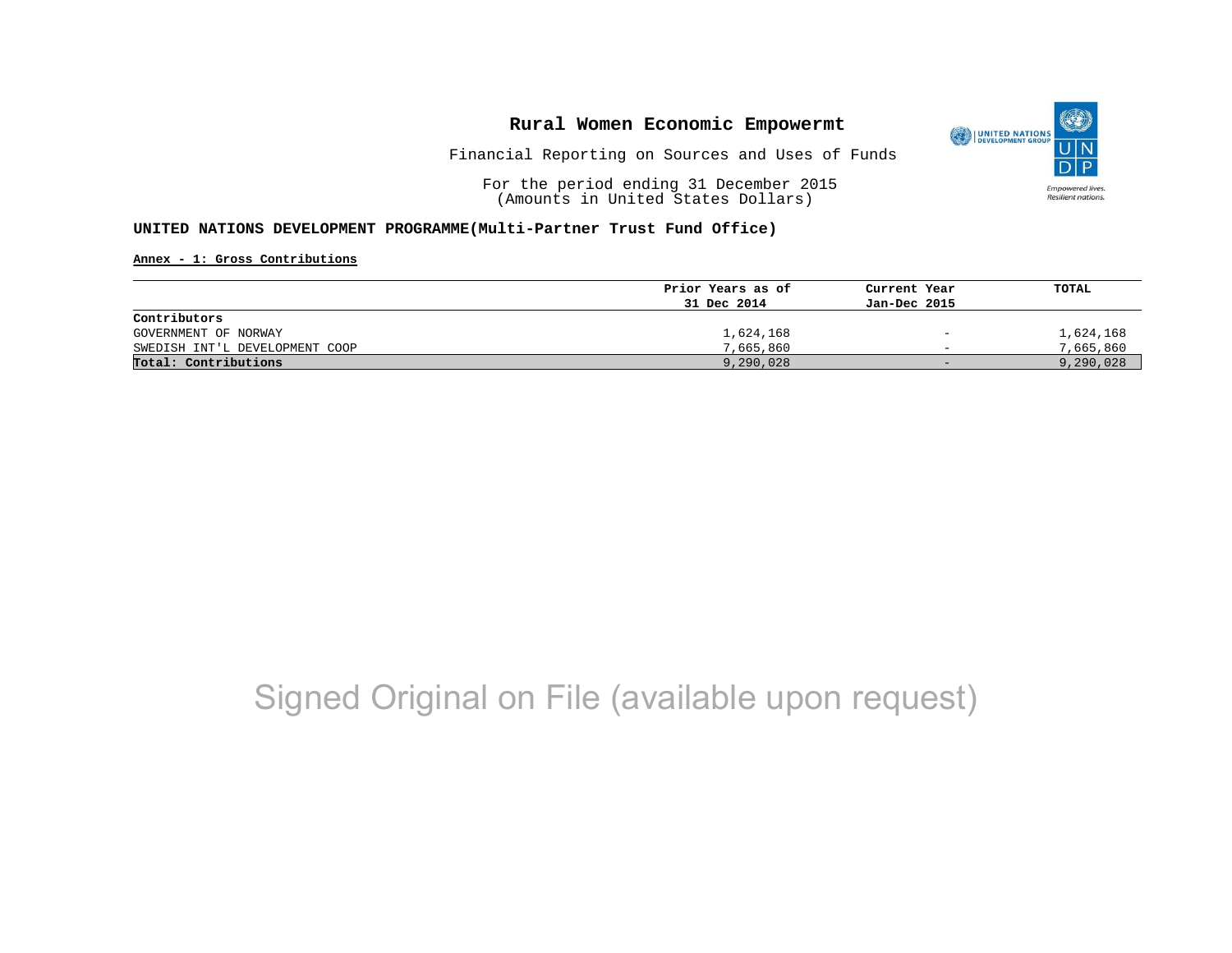

Financial Reporting on Sources and Uses of Funds

For the period ending 31 December 2015 (Amounts in United States Dollars)

#### **UNITED NATIONS DEVELOPMENT PROGRAMME(Multi-Partner Trust Fund Office)**

### **Annex - 2: Transfers to Participating Organizations**

|                                                | Prior Years as of | Current Year | TOTAL     |
|------------------------------------------------|-------------------|--------------|-----------|
|                                                | 31 Dec 2014       | Jan-Dec 2015 |           |
| FAO                                            | 340,518           | 1,806,351    | 2,146,869 |
| IFAD                                           | 158,160           | 863,707      | 1,021,867 |
| UNWOMEN                                        | 671,252           | 2,351,918    | 3,023,170 |
| WFP                                            | 437,961           | 2,277,440    | 2,715,401 |
| Total Transfers to Participating Organizations | 1,607,891         | 7,299,416    | 8,907,307 |

# Signed Original on File (available upon request)